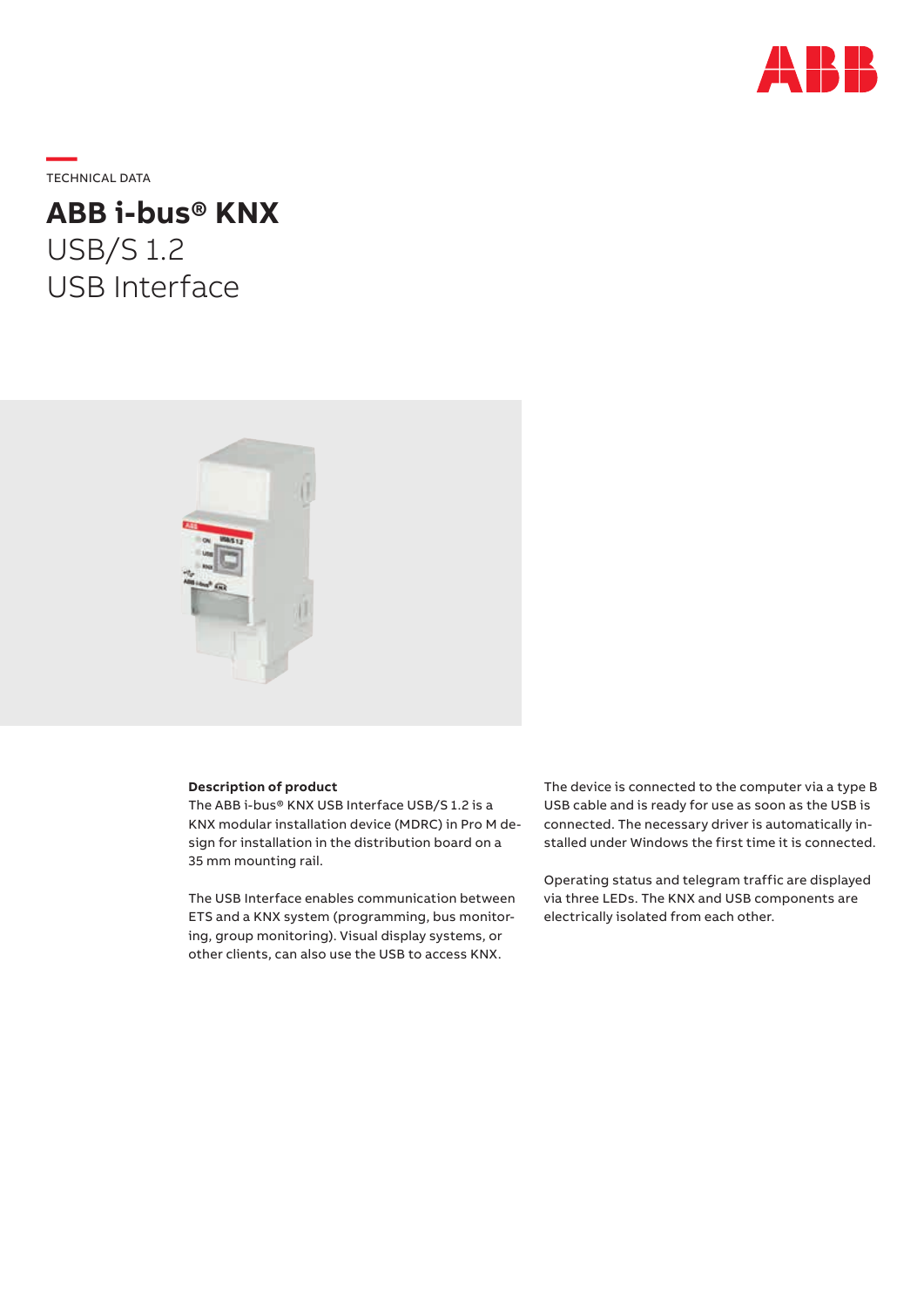#### **USB suspend**

As soon as the computer goes into sleep mode or the USB Interface is not being used, the USB/S 1.2 can be put into sleep mode. In this case, the LEDs will turn off.

**Bus monitoring mode and group monitoring mode** The USB Interface supports the bus monitoring mode. The USB/S 1.2 cannot be used for further operations, such as the download function, when switched to the bus monitoring mode.

In group monitoring mode, further operations can be performed in parallel.

### **KNX long frames**

Standard KNX telegrams are restricted to a length of 15 bytes of payload data. This is referred to as APDU = 15. For certain operations it can be advantageous to increase the load capacity. This referred to as "long frames." Long frames can enable faster downloads for certain devices and are required to program KNX Secure devices.

It is necessary for the device that is supposed to be programmed (and all couplers that are connected between it and the USB Interface) to support long frames. The ETS (from version ETS5) recognizes this automatically and adjusts the length of the telegrams accordingly.

The USB/S 1.2 supports a maximum APDU length of 55.

#### **— NOTE**

For the shortest possible download time, the USB Interface should be installed in the same line as the target device.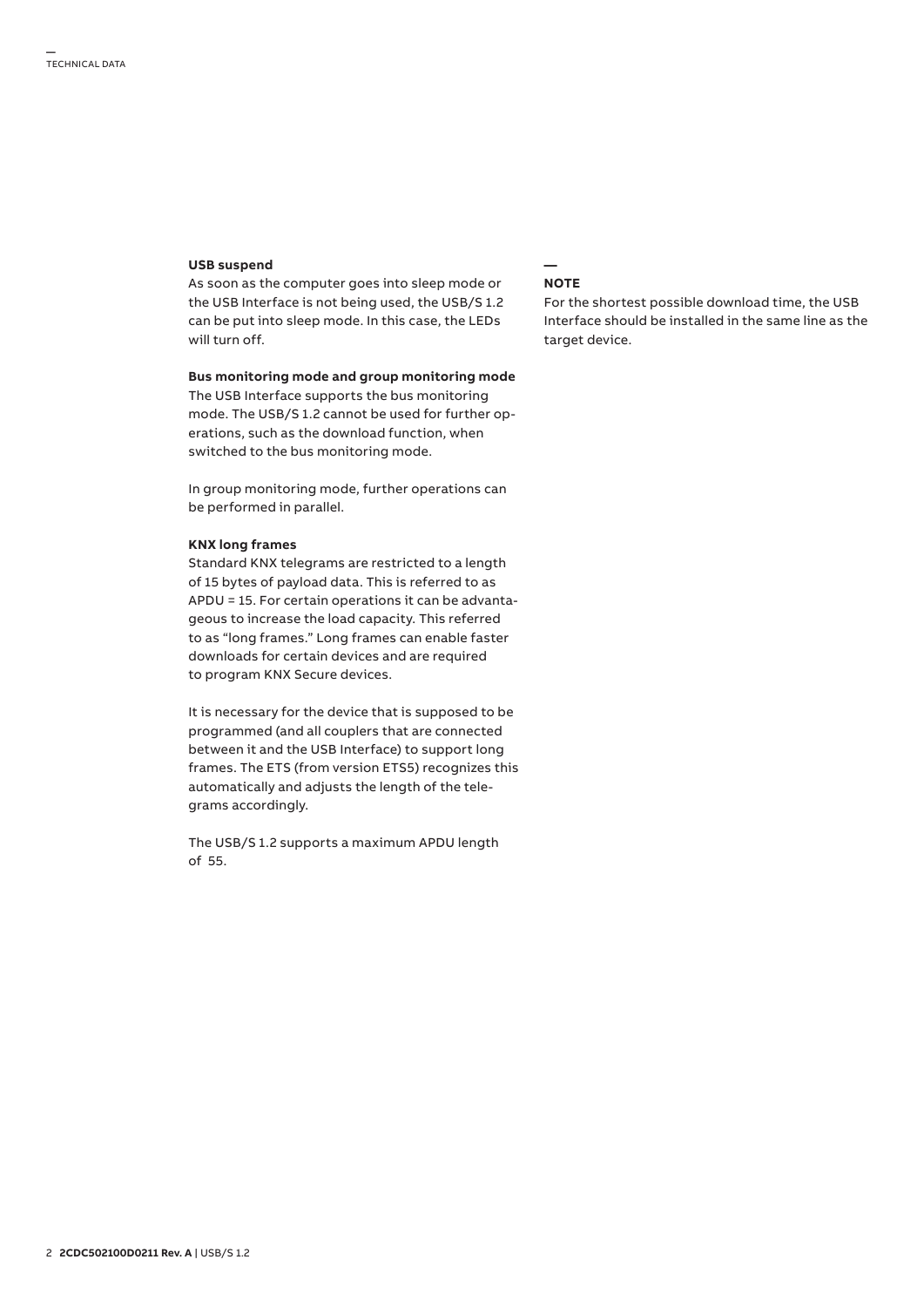## **Commissioning**

As soon as the USB and KNX are connected, the USB Interface appears in the ETS under "Discovered Interfaces." Then all you have to do is change the physical address via the connection settings. No further settings are required. The USB Interface is supplied with the physical address 15.15.255.

No application program is required, and the programming button/LED are without a function.

The USB Interface is supported as of version ETS3.0f.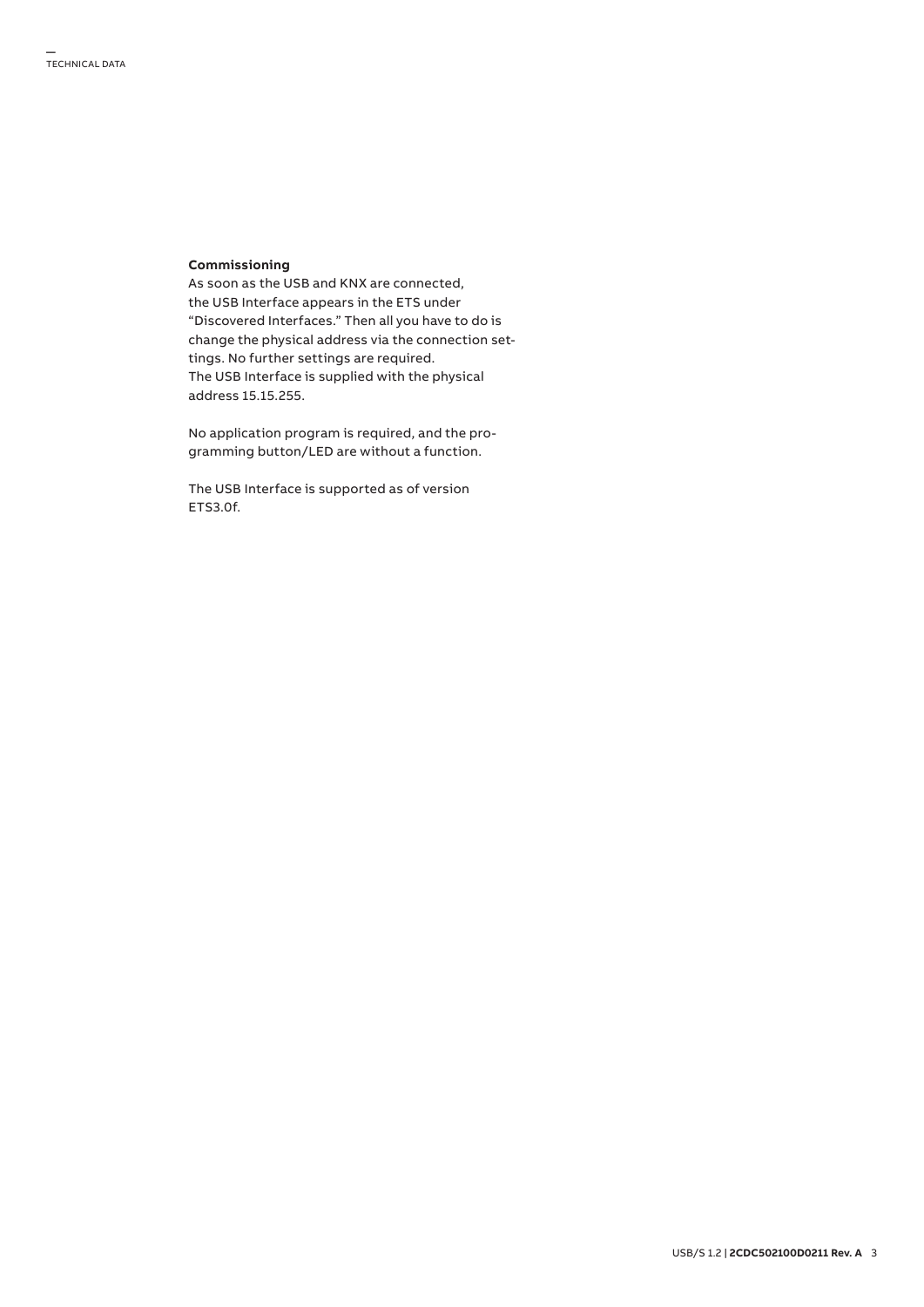

# **Dimension drawing**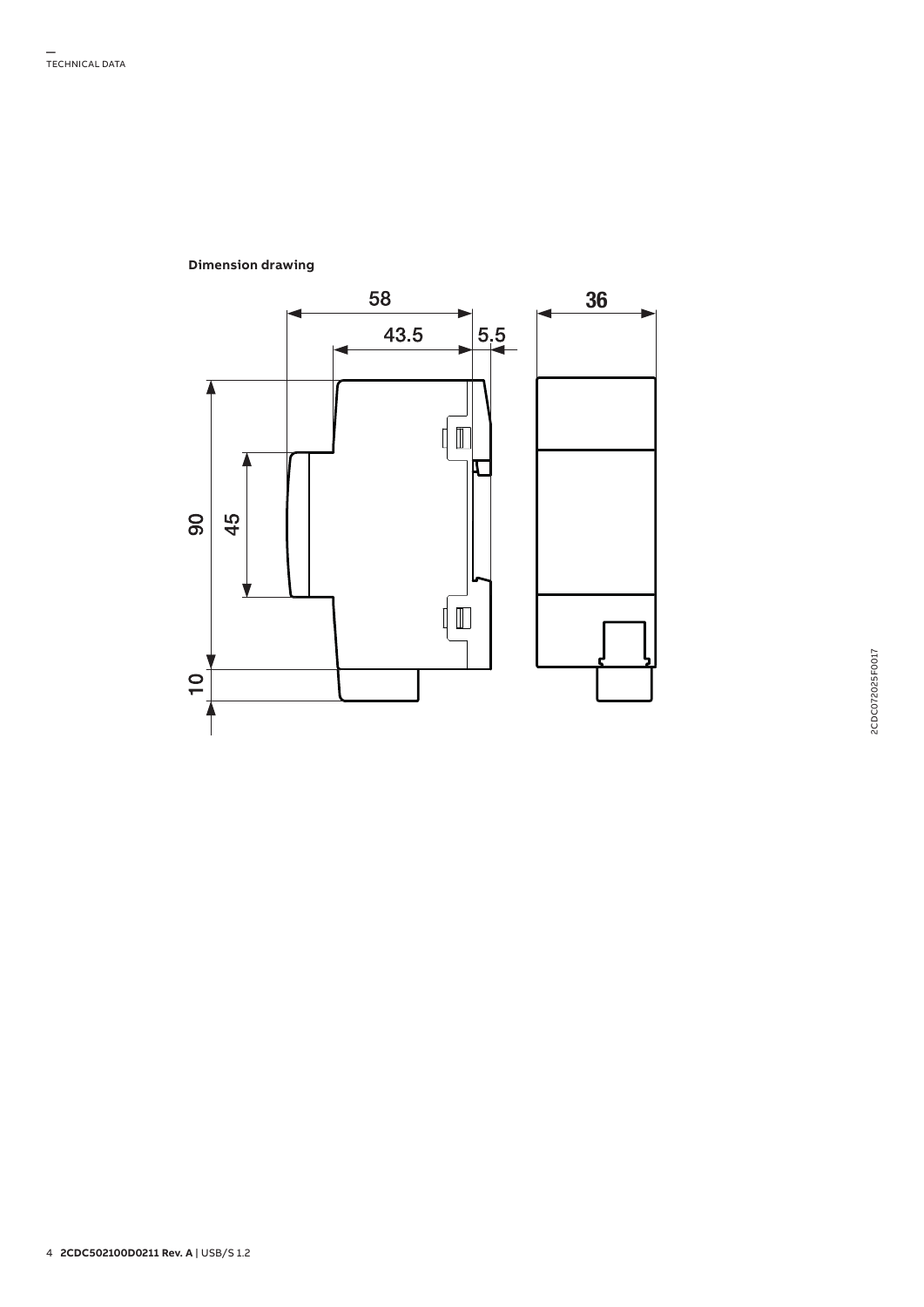**Connection**



**—**

# **LEGEND**

- Label carrier
- KNX programming LED (red) (no function)
- KNX programming button (no function)
- Bus connection terminal
- Cover cap
- ON LED (green)
- USB LED (yellow)
- KNX LED (yellow)
- Type B USB connector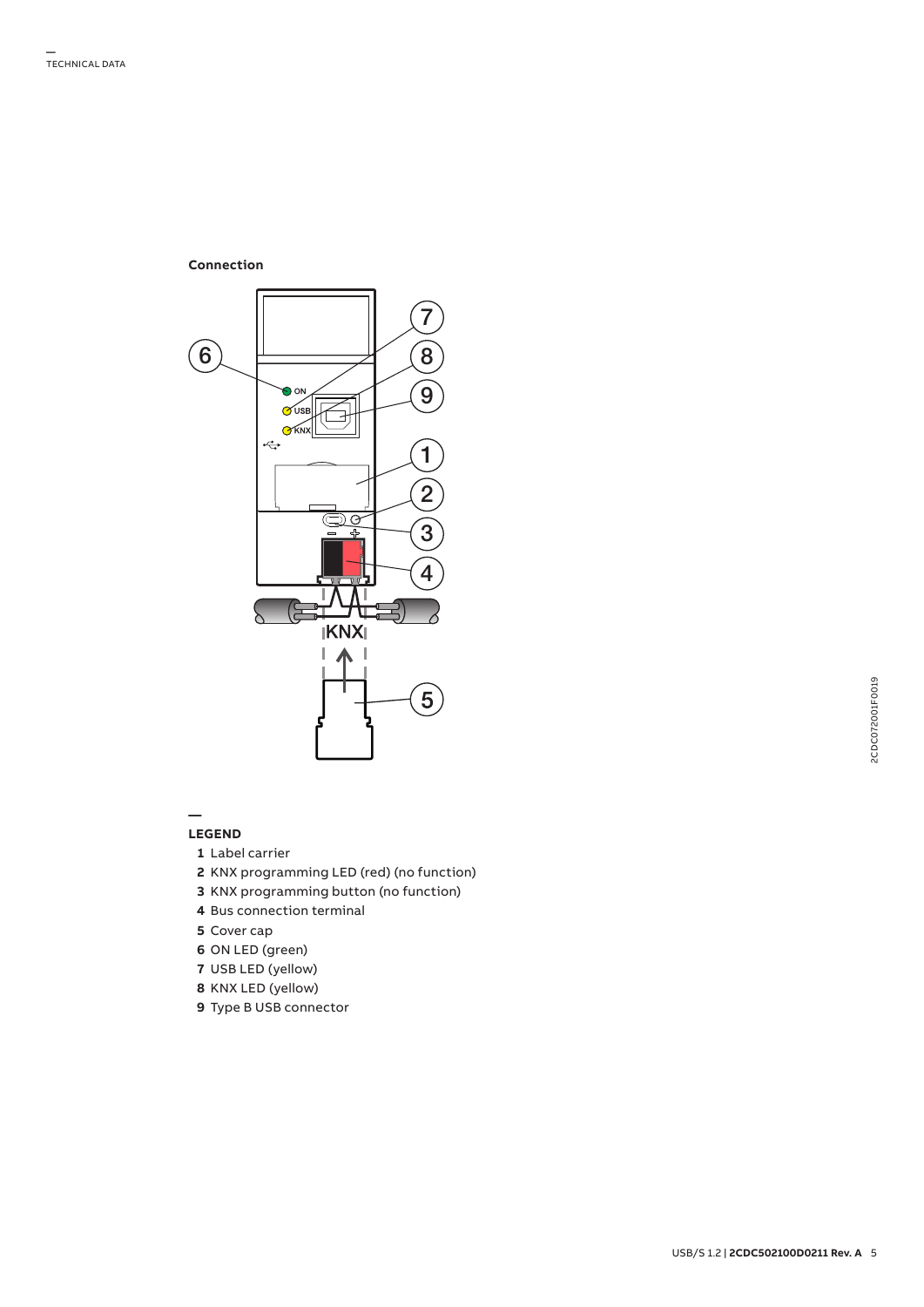| <b>Technical data</b>          |                                                                 |                                                                |  |  |
|--------------------------------|-----------------------------------------------------------------|----------------------------------------------------------------|--|--|
| Supply                         | Supply voltage                                                  |                                                                |  |  |
|                                | <b>KNX</b>                                                      | Via ABB i-bus® KNX (2130 VDC)                                  |  |  |
|                                | <b>USB</b>                                                      | 5 V DC                                                         |  |  |
|                                | Current consumption                                             |                                                                |  |  |
|                                | <b>KNX</b>                                                      | Max. 3 mA                                                      |  |  |
|                                | <b>USB</b>                                                      | Max. 15 mA                                                     |  |  |
|                                | Power loss                                                      |                                                                |  |  |
|                                | <b>KNX</b>                                                      | Max. 100 mW                                                    |  |  |
|                                | <b>USB</b>                                                      | Max. 75 mW                                                     |  |  |
|                                | Total power dissipation                                         | Max. 200 mW                                                    |  |  |
| <b>Connections</b>             | <b>KNX</b>                                                      | KNX connection terminal, 0.8 mm Ø,<br>solid wire               |  |  |
|                                | <b>USB</b>                                                      | USB standard 1.1, type B connector<br>Max. cable length of 5 m |  |  |
| Operating and display elements | LED green                                                       | Ready indicator                                                |  |  |
|                                | LED yellow                                                      | USB ready indicator                                            |  |  |
|                                | LED yellow                                                      | KNX bus connected indicator                                    |  |  |
|                                | KNX programming LED and button                                  | Without function                                               |  |  |
| Degree of protection           | <b>IP 20</b>                                                    | To EN 60 529                                                   |  |  |
| <b>Protection class</b>        | $\mathbf{H}$                                                    | To EN 61 140                                                   |  |  |
| <b>Isolation category</b>      | Overvoltage category                                            | III to EN 60 664-1                                             |  |  |
|                                | Pollution degree                                                | II to EN 60 664-1                                              |  |  |
| KNX safety extra low voltage   | SELV 24 V DC                                                    | SELV 24 V DC                                                   |  |  |
| Temperature range              | Operation                                                       | $-5+45 °C$                                                     |  |  |
|                                | Transport                                                       | $-25+70 °C$                                                    |  |  |
|                                | Storage                                                         | $-25+55 °C$                                                    |  |  |
| <b>Ambient conditions</b>      | Maximum air humidity                                            | 95%, no condensation allowed                                   |  |  |
|                                | Atmospheric pressure                                            | Atmosphere up to 2,000 m                                       |  |  |
| Design                         | Modular DIN rail component (MDRC)                               | Modular installation device                                    |  |  |
|                                | Design                                                          | pro M                                                          |  |  |
|                                | Housing/color                                                   | Plastic housing, gray, halogen-free                            |  |  |
| <b>Dimensions</b>              | Dimensions                                                      | $90 \times 36 \times 63.5$ mm (H x W x D)                      |  |  |
|                                | Mounting width in space units                                   | 2x 18 mm modules                                               |  |  |
| Mounting                       | On 35 mm mounting rail                                          | To EN 60 715                                                   |  |  |
| <b>Mounting position</b>       | Any                                                             |                                                                |  |  |
| Weight                         |                                                                 | 0.08 kg                                                        |  |  |
| <b>Fire classification</b>     |                                                                 | Flammability V-0 as per UL94                                   |  |  |
| <b>Approvals</b>               | <b>KNX</b> certification                                        | To EN 50491 and EN 60 669-2-5                                  |  |  |
| <b>CE</b> marking              | In accordance with the EMC and<br><b>Low Voltage Directives</b> |                                                                |  |  |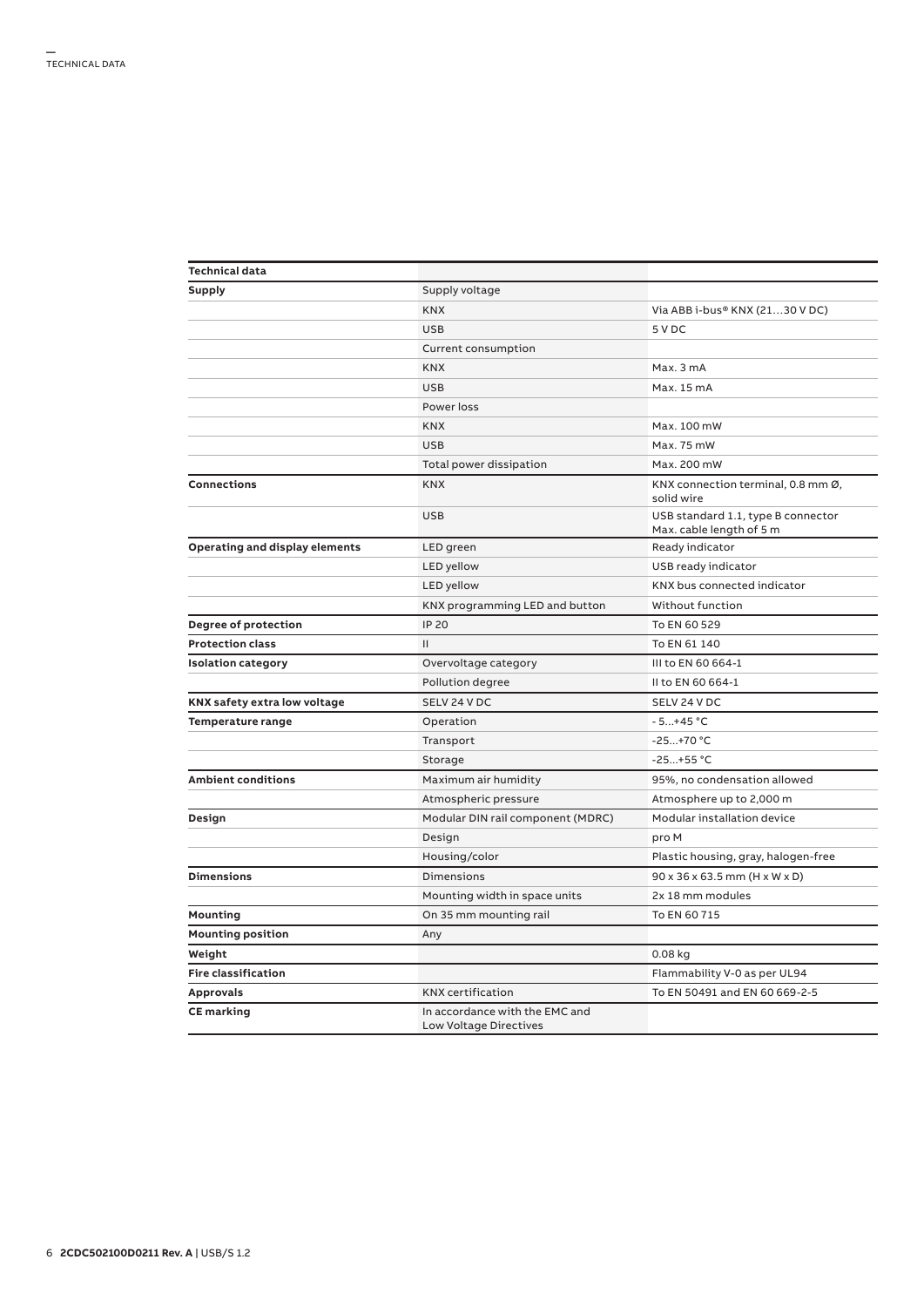| Software                             |             |                                 |                                      |                                          |                                                           |  |
|--------------------------------------|-------------|---------------------------------|--------------------------------------|------------------------------------------|-----------------------------------------------------------|--|
| Device type                          | Application | Max. number<br>of group objects | Max. number<br>of group<br>addresses | <b>Max.</b> number<br>of.<br>assignments | Max. number of WebUI inputs<br>logic elements and outputs |  |
| An ETS application is not necessary. |             |                                 |                                      |                                          |                                                           |  |

| <b>Ordering details</b> |                     |                        |                                   |       |           |  |  |  |
|-------------------------|---------------------|------------------------|-----------------------------------|-------|-----------|--|--|--|
| Device type             | <b>Product Name</b> | Order No.              | bbn 40 16779 Weight<br><b>EAN</b> | 1 pc. | Packaging |  |  |  |
|                         |                     |                        |                                   | [kg]  | [pcs.]    |  |  |  |
| <b>USB/S1.2</b>         | USB Interface       | 2CDG110243R0011 064507 |                                   | 0.08  |           |  |  |  |